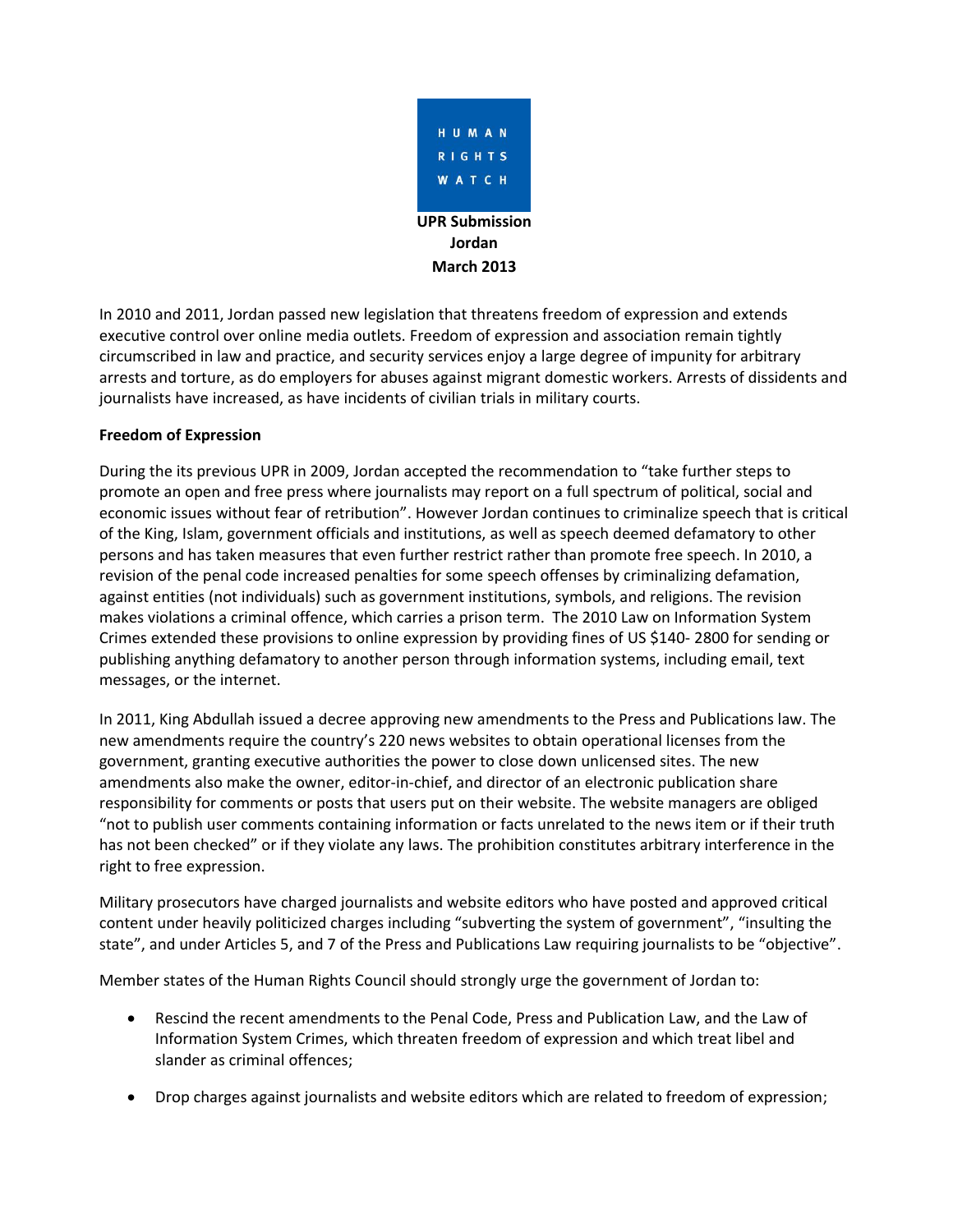Start a drafting process to revise the existing Penal Code, Press and Publication Law, and Law of Information System Crimes that includes broad civil society participation and assistance from international human rights law experts aimed at protecting and promoting freedom of expression

# **Freedom of Assembly**

In 2008, Jordan's parliament passed a new Law on Public Gatherings (Assembly Law), which required prior written approval by a governor in order to hold a public meeting. Under an amended version of the law, which took effect in March 2011, Jordanians no longer require government permission to hold public meetings or demonstrations. However, as demonstrations increased in 2012, prosecutors began resorting instead to charging protesters with "unlawful gatherings" under Article 165 of the Penal Code.

As protests intensified, authorities tried protesters in State Security Courts, which under the Jordanian constitution have jurisdiction over high treason, espionage, terrorism, drug charges and also over offences related to free speech. Jordan's State Security Court is a special court that is not independent of the executive. Since 2011, State Security Courts have charged a number of persons with offences including "vandalism of property", "participation in unlawful gatherings", and "subverting the system of government."

The member states of the Human Rights Council should strongly urge the government of Jordan to:

- Amend the Penal Code to remove arbitrary restrictions on public gatherings;
- Drop charges related against persons who exercised their right to freedom of assembly;
- Transfer all cases of civilians tried under military courts to civilian courts.

## **NGO law**

During the previous UPR in 2009, Jordan accepted the recommendation to "revise the recently adopted "Law on Societies" to ensure that the provisions of this law are in line with international human rights standards," to "remove the government approval requirement in the work of NGOs" and to "reduce restrictions on their activities and allow them adequate freedom of action." No step has been taken to implement this recommendation.

Just before the UPR, parliament passed an amended Law of Societies that maintained the authority of the government to intrude into the internal activities of NGOs. The new law gives authorities discretionary powers to reject applications for new NGOs, and wide powers to close existing ones. It obliges NGOs to inform the authorities in advance of planned activities and certain meetings, which they must allow officials to attend. The government holds the authority to scrutinize NGO bank accounts and Article 17.c.1 of the Law of Societies requires Jordanian NGOs seeking to receive funding to notify the cabinet, listing the source, amount, and method of receipt of the funding, as well as the purposes of its use and any special conditions placed on the funding. The cabinet has 30 days to reply and need not give any reasons for rejecting a proposed grant or donation. The NGO can appeal a rejection to the Supreme Court of Justice. In 2012, the Jordanian cabinet rejected an application of foreign funding amounting to US\$350,000 to Tamkeen for Legal Aid and Human Rights, a registered Jordanian non-governmental organization, without providing a reason for its decision.

The member states of the Human Rights Council should strongly urge the government of Jordan to:

 Rescind the Law of Societies which grants the executive branch excessive powers to interfere in the activities of NGOs;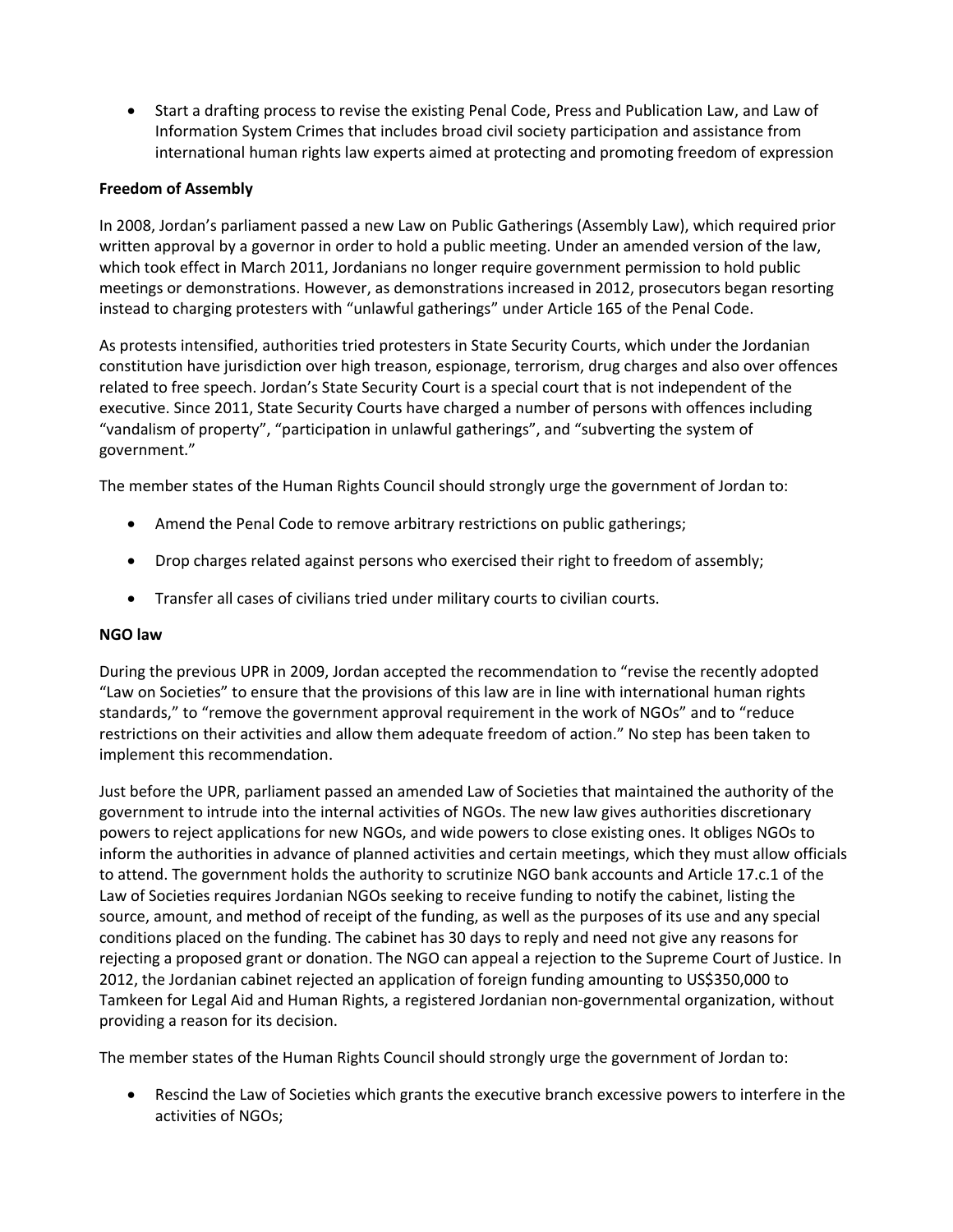- Start a drafting process to revise the existing law to include broad participation by civil society and assistance form international human rights law experts and:
	- $\circ$  Permit foreign funding of NGOs, whether foreign or local, as long as all foreign exchange and customs laws are satisfied;
	- $\circ$  Remove the government's ability to impose any form of governmental management, or dissolve an NGO without a court order.

### **Torture, Arbitrary Detention, and Administrative Detention**

Torture remains rife in Jordan's prisons despite a reform program initiated in 2006. During the previous UPR in 2009, Jordan accepted recommendations to ensure that "that allegations of torture and illtreatment of convicted prisoners and detainees be investigated in a timely, transparent and independent fashion," and to "implement an independent and transparent complaints mechanism to deal with reports of prisoner ill-treatment." However, perpetrators of torture enjoy near-total impunity. Credible allegation of torture are routinely ignored because it remains up to police prosecutors and police judges to investigate, prosecute, and try their fellow officers. At the Police Court where such cases are heard, two out of three sitting judges are police-appointed police officers.

Police prosecutors routinely fail to take up investigations and diligently prosecute offenders. For example in 2012, no investigation took place into police abuses against protesters, even when at least one protester was brought to custody from a hospital where he had been treated for injuries sustained during police beatings. The Police Court also failed to investigate the death of Najm al-Din Azayiza, a 20-year old man from Ramtha who died from asphyxiation on his third day in detention at the Military Intelligence offices in the Rashid suburb of Amman. To date, no prosecutions for the crime of torture have taken place in the Police Court. .

The member states of the Human Rights Council should strongly urge the government of Jordan to:

- Remove jurisdiction over criminal matters involving prison abuse from the Police Court;
- Ensure civilian prosecutors assume jurisdiction over and carry out transparent and effective investigations into prison abuse, including by regular private meetings with prisoners;
- Ensure adequate numbers of prison doctors, including psychiatrists, and train them to detect torture and ill-treatment.

#### **Administrative Detention**

During the previous UPR in 2009, Jordan accepted the recommendation to "actively seek to address concerns on the use of administrative detention, to review it, and ensure that current detainees have access to legal representation and to the courts." However, the use of administrative detention in Jordan has increased in recent years, reaching between 11,000-12,000 persons. Administrative detention laws are problematic, because they deny persons fundamental rights to due process.

Jordan relies on the Crime Prevention Law of 1954 to circumvent provisions of the Criminal Procedure Law granting defendant due process rights, including the rights to be charged and be given a fair trial. Under the 1954 law, the governor, who reports to the Ministry of Interior, can administratively detain for up to one year any person he deems to constitute a "danger to the public". The governor is not required to present evidence of a crime committed or a crime in progress. Administrative detainees are only able to challenge their detentions in a court of law if there is a procedural violation in the issuance of the detention order.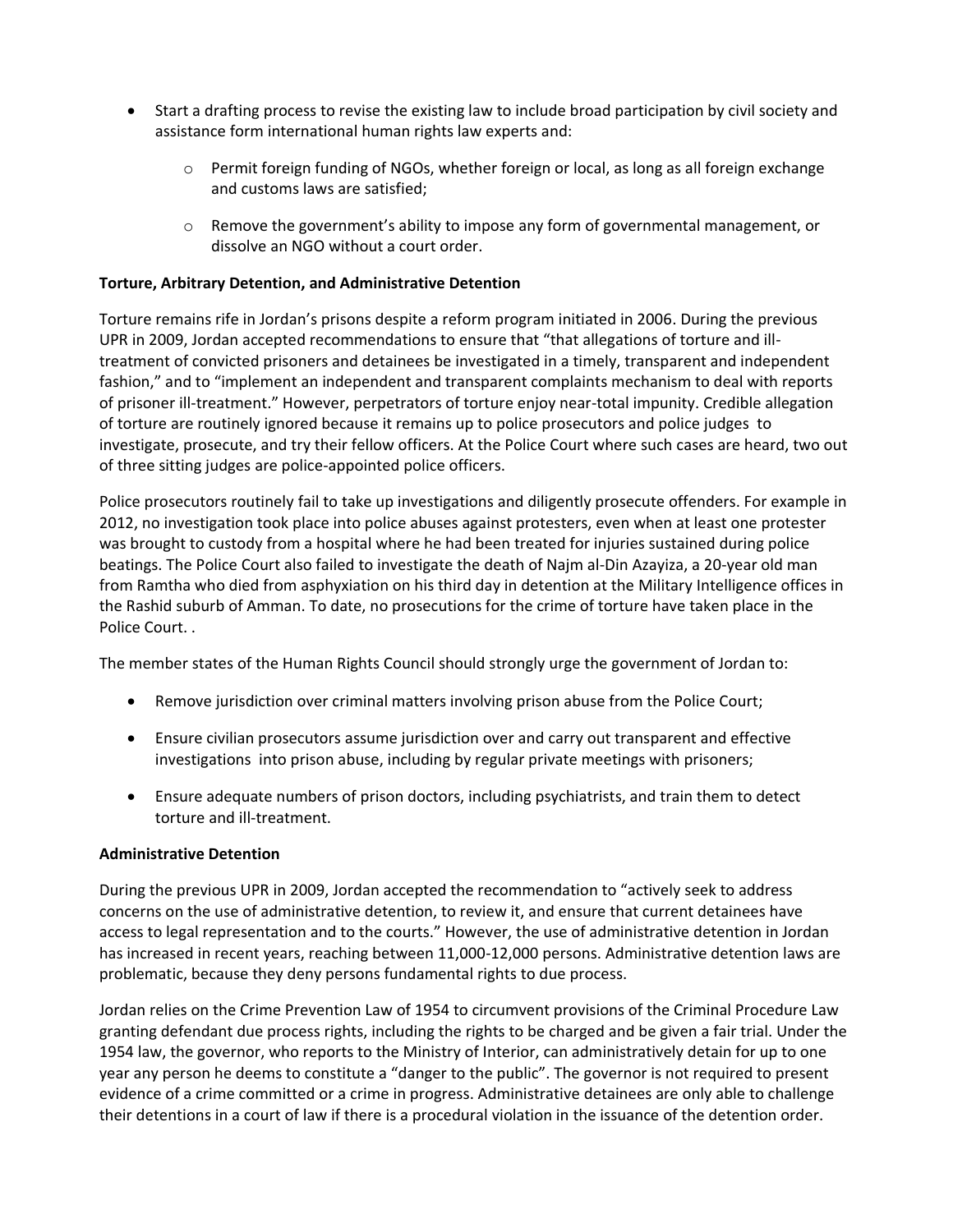Administrative detainees are allowed legal assistance, but almost never have a lawyer present at the time the governor issues the detention order.

Police and the governor frequently use administrative detention to hold persons whom a judge had freed on judicial bail. In addition, police and governors use the law to circumvent the obligation under the criminal law to refer a suspect to the prosecutor within 24 hours for charge. Governors have detained persons for violating curfews and requirements to report to the police, persons who are victims of tribal feuds, persons with long criminal records, and vanguards.

Women constitute an especially vulnerable group of administrative detainees. Jordan should take concrete steps to implement the recommendation accepted during the previous UPR in 2009 to "review the practice of "protective custody", and increase the capacity of existing mechanisms, or establish other efficient protective mechanisms for women at risk of violence." Governors place women and girls threatened with domestic violence or are at risk of an 'honor killing' in 'protective custody', a form of administrative detention. The Crime Prevention Law used to justify administrative detention does not foresee protective custody. In fact, it grants the governor the authority to detain only persons who constitute a danger to society. But in the case of these women and girls, it is the victim not the perpetrator who the governor detains. Women held in protective custody are released only if a male family member can convincingly pledge that the family will not harm the woman and women may spend years in administrative detention since families often refuse to acts as sponsors.

The member states of the Human Rights Council should strongly urge the government of Jordan to:

- Abolish the Crime Prevention Law and refer all persons to the civilian prosecutor for investigation and charge where the evidence supports suspicion of criminal conduct
- Ensure that current administrative detainees have effective recourse to legal counsel and to courts to challenge the lawfulness of their detention
- Refer all women in protective custody to the government's Wifaq Center or alternative nongovernmental shelters for women at risk of violence.

## **Refugees and Migrants**

Since 2011, Jordan has absorbed an influx of over 250,000 refugees fleeing Syria. The government requires all Syrian nationals fleeing irregularly into Jordan to be processed in a refugee camp, but allows those for whom a Jordanian citizen is willing to act as a guarantor to "bail out" and move freely in Jordan. In February 2013, the Zatari camp had grown to almost 100,000 and hundreds, sometimes thousands, of refugees were arriving daily, while the authorities were constructing another camp at Mreijeb Al Fhoud to take about 5,000 more. In contrast to its hospitality for Syrian refugees, Jordanian officials reject non-Syrian nationals, including long-term Palestinian residents of Syria, at the border, as well as almost all single men of military age, a violation of the customary international law principle of non-refoulement. Following rioting over the harsh living conditions in Zatari camp in January, Jordan announced that all single men would be moved from Zatari camp to Cyber City camp. Although HRW observed preliminary preparations for a new camp at Cyber City during a visit in February, at the time of that visit the plan to move single men from Zatari to Cyber City had not been implemented. About 200 Palestinians who had entered Jordan before the border was closed to them are detained in a building at Cyber City, along with about 300 Syrian refugees who still have the option of bailing out and are not restricted in their coming and going. Jordanian authorities